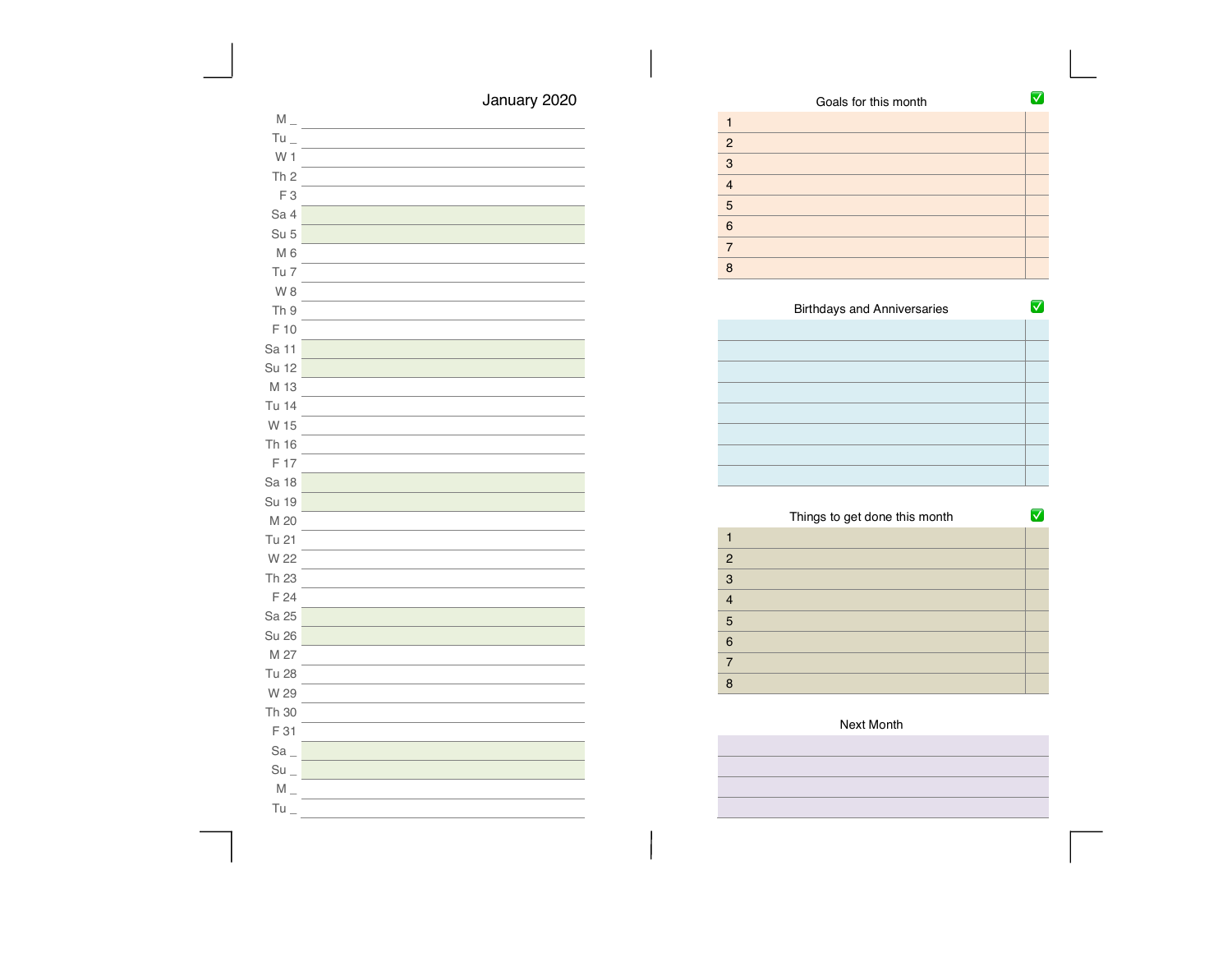| February 2020 |  |
|---------------|--|
|---------------|--|

| $M_{-}$           |  |
|-------------------|--|
| $Tu$ <sub>-</sub> |  |
| $W_{-}$           |  |
| $Th_{-}$          |  |
| $F_{\perp}$       |  |
| Sa 1              |  |
| Su <sub>2</sub>   |  |
| M <sub>3</sub>    |  |
| Tu 4              |  |
| W 5               |  |
| Th <sub>6</sub>   |  |
| F7                |  |
| Sa 8              |  |
| Su 9              |  |
| M 10              |  |
| Tu 11             |  |
| W 12              |  |
| Th 13             |  |
| F 14              |  |
| Sa 15             |  |
| <b>Su 16</b>      |  |
| M 17              |  |
| <b>Tu 18</b>      |  |
| W 19              |  |
| Th 20             |  |
| F 21              |  |
| Sa 22             |  |
| Su 23             |  |
| M 24              |  |
| Tu 25             |  |
| W 26              |  |
| Th 27             |  |
| F 28              |  |
| Sa 29             |  |
| $Su$ <sub>-</sub> |  |
| $M_{-}$           |  |
| Tu                |  |

| Goals for this month |  |
|----------------------|--|
|                      |  |
| $\overline{2}$       |  |
| 3                    |  |
| $\overline{4}$       |  |
| 5                    |  |
| 6                    |  |
| 7                    |  |
| я                    |  |

| <b>Birthdays and Anniversaries</b> |  |
|------------------------------------|--|
|                                    |  |
|                                    |  |
|                                    |  |
|                                    |  |
|                                    |  |
|                                    |  |
|                                    |  |
|                                    |  |

|                | Things to get done this month |  |
|----------------|-------------------------------|--|
|                |                               |  |
| $\overline{2}$ |                               |  |
| 3              |                               |  |
| $\overline{4}$ |                               |  |
| 5              |                               |  |
| 6              |                               |  |
| 7              |                               |  |
| 8              |                               |  |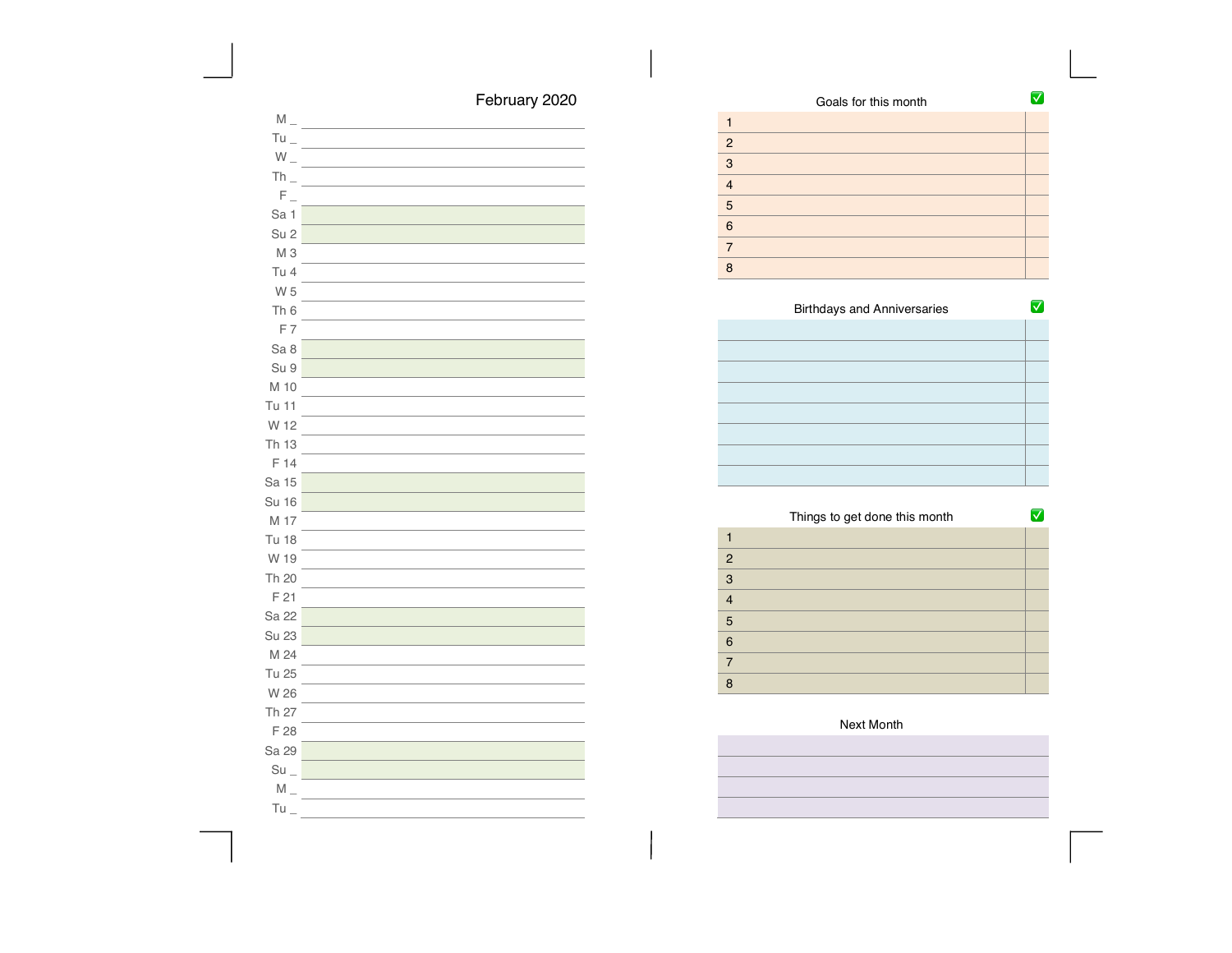| March 2020 |  |
|------------|--|
|------------|--|

| $\mathsf{M}\xspace_\mathsf{--}$ |  |
|---------------------------------|--|
| $Tu_{-}$                        |  |
| $W_{-}$                         |  |
| $Th_$                           |  |
| $F_{\perp}$                     |  |
| $Sa_$                           |  |
| Su 1                            |  |
| M <sub>2</sub>                  |  |
| Tu <sub>3</sub>                 |  |
| W 4                             |  |
| Th <sub>5</sub>                 |  |
| F <sub>6</sub>                  |  |
| Sa 7                            |  |
| Su <sub>8</sub>                 |  |
| M 9                             |  |
| Tu 10                           |  |
| W 11                            |  |
| Th 12                           |  |
| F 13                            |  |
| Sa 14                           |  |
| <b>Su 15</b>                    |  |
| M 16                            |  |
| Tu 17                           |  |
| W 18                            |  |
| Th 19                           |  |
| F 20                            |  |
| Sa 21                           |  |
| <b>Su 22</b>                    |  |
| M 23                            |  |
| Tu 24                           |  |
| W 25                            |  |
| Th 26                           |  |
| F 27                            |  |
| Sa 28                           |  |
| Su 29                           |  |
| M 30                            |  |
| Tu 31                           |  |

|                | Goals for this month |  |
|----------------|----------------------|--|
|                |                      |  |
| $\overline{2}$ |                      |  |
| 3              |                      |  |
| $\overline{4}$ |                      |  |
| 5              |                      |  |
| 6              |                      |  |
| 7              |                      |  |
| 8              |                      |  |

| <b>Birthdays and Anniversaries</b> |  |
|------------------------------------|--|
|                                    |  |
|                                    |  |
|                                    |  |
|                                    |  |
|                                    |  |
|                                    |  |
|                                    |  |
|                                    |  |

| Things to get done this month |  |
|-------------------------------|--|
|                               |  |
| $\overline{2}$                |  |
| 3                             |  |
| $\overline{4}$                |  |
| 5                             |  |
| 6                             |  |
| 7                             |  |
| 8                             |  |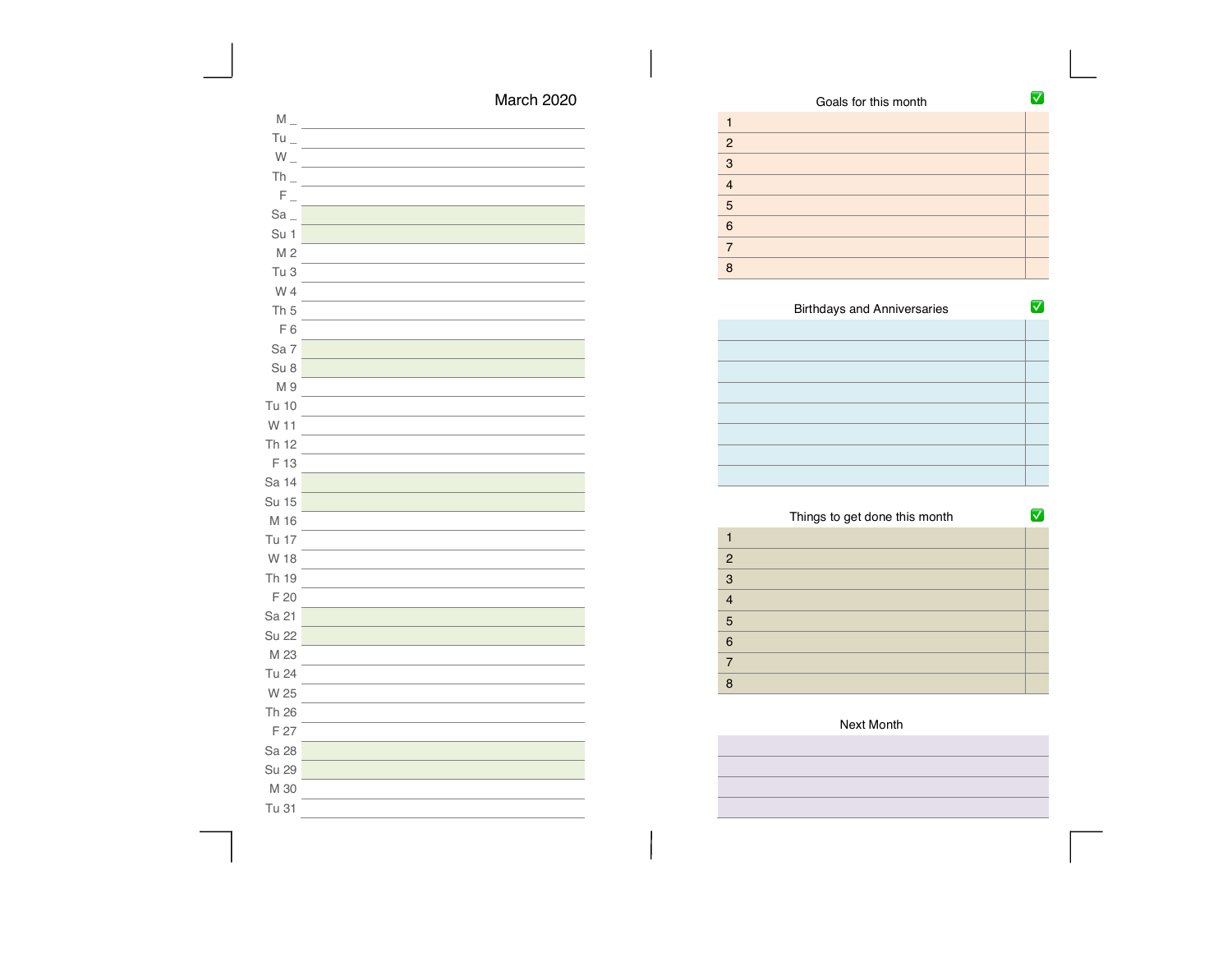| Goals for this month |  |
|----------------------|--|
|                      |  |
| $\overline{2}$       |  |
| 3                    |  |
| $\overline{4}$       |  |
| 5                    |  |
| 6                    |  |
|                      |  |
| R                    |  |

| <b>Birthdays and Anniversaries</b> |  |
|------------------------------------|--|
|                                    |  |
|                                    |  |
|                                    |  |
|                                    |  |
|                                    |  |
|                                    |  |
|                                    |  |
|                                    |  |

|                | Things to get done this month |  |
|----------------|-------------------------------|--|
|                |                               |  |
| $\overline{2}$ |                               |  |
| 3              |                               |  |
| $\overline{4}$ |                               |  |
| 5              |                               |  |
| 6              |                               |  |
| 7              |                               |  |
| 8              |                               |  |

| $Tu =$            |  |
|-------------------|--|
| W <sub>1</sub>    |  |
| Th <sub>2</sub>   |  |
| F <sub>3</sub>    |  |
| Sa 4              |  |
| Su <sub>5</sub>   |  |
| M <sub>6</sub>    |  |
| Tu 7              |  |
| W8                |  |
| Th 9              |  |
| F 10              |  |
| Sa 11             |  |
| Su 12             |  |
| M 13              |  |
| Tu 14             |  |
| W 15              |  |
| Th 16             |  |
| F 17              |  |
| Sa 18             |  |
| Su 19             |  |
| M 20              |  |
| Tu 21             |  |
| W 22              |  |
| Th 23             |  |
| F 24              |  |
| Sa 25             |  |
| <b>Su 26</b>      |  |
| M 27              |  |
| <b>Tu 28</b>      |  |
| W 29              |  |
| Th 30             |  |
| $F_{-}$           |  |
| $Sa_$             |  |
| $Su$ <sub>-</sub> |  |
| $M_{-}$           |  |
| Tu                |  |

 $M_{-}$ 

# April 2020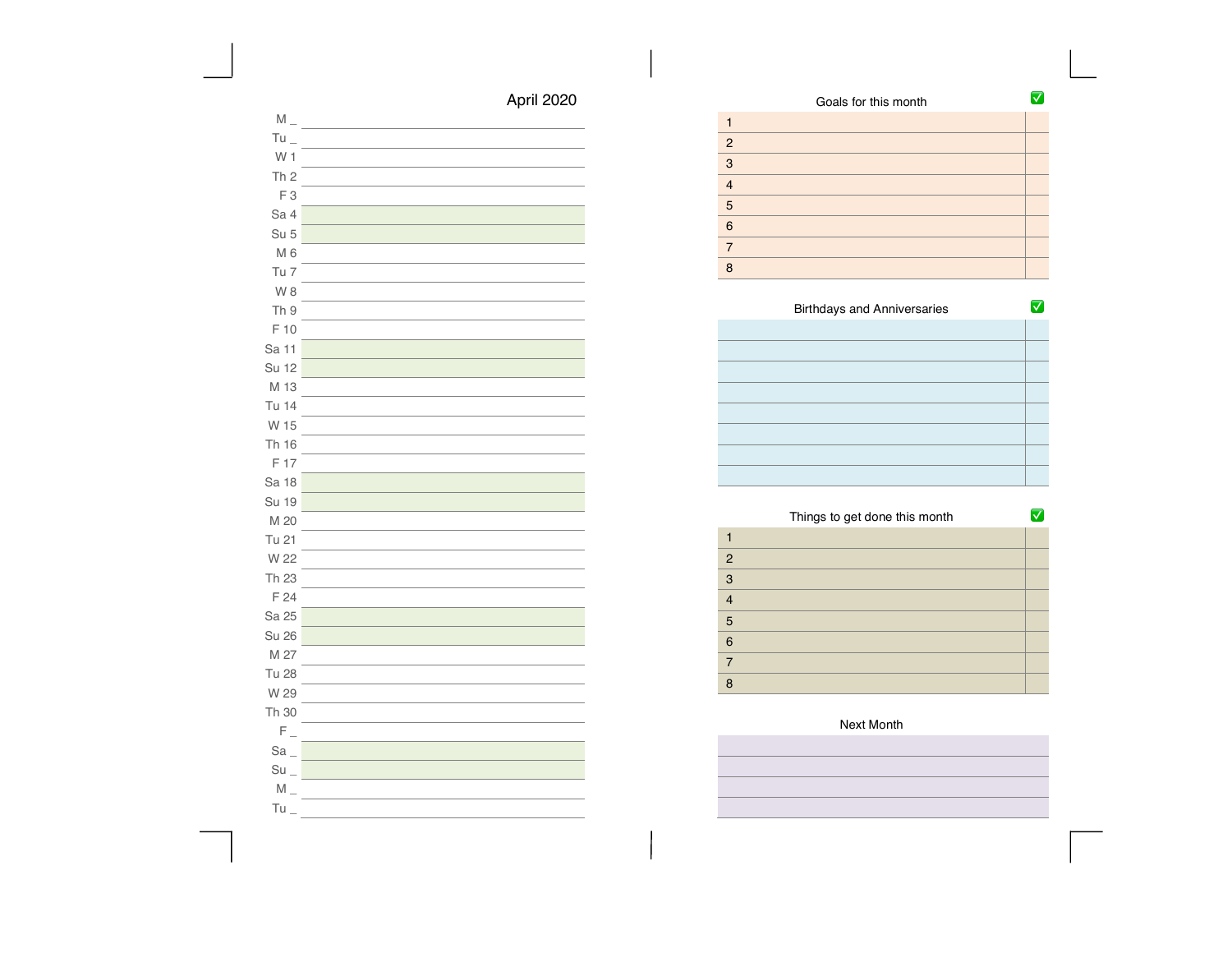| May 2020 |  |
|----------|--|
|----------|--|

| $M_{-}$           |  |
|-------------------|--|
| $Tu$ <sub>-</sub> |  |
| $W_{-}$           |  |
| $Th_$             |  |
| F <sub>1</sub>    |  |
| Sa <sub>2</sub>   |  |
| Su 3              |  |
| M 4               |  |
| Tu 5              |  |
| W <sub>6</sub>    |  |
| Th <sub>7</sub>   |  |
| F 8               |  |
| Sa 9              |  |
| <b>Su 10</b>      |  |
| M 11              |  |
| Tu 12             |  |
| W 13              |  |
| Th 14             |  |
| F 15              |  |
| Sa 16             |  |
| <b>Su 17</b>      |  |
| M 18              |  |
| Tu 19             |  |
| W 20              |  |
| Th 21             |  |
| F 22              |  |
| Sa 23             |  |
| <b>Su 24</b>      |  |
| M 25              |  |
| <b>Tu 26</b>      |  |
| W 27              |  |
| Th 28             |  |
| F 29              |  |
| Sa 30             |  |
| Su 31             |  |
| $M_{-}$           |  |
| $Tu_$             |  |

| Goals for this month |  |
|----------------------|--|
|                      |  |
| $\overline{2}$       |  |
| 3                    |  |
| $\overline{4}$       |  |
| 5                    |  |
| 6                    |  |
| $\overline{7}$       |  |
| 8                    |  |

| <b>Birthdays and Anniversaries</b> |  |
|------------------------------------|--|
|                                    |  |
|                                    |  |
|                                    |  |
|                                    |  |
|                                    |  |
|                                    |  |
|                                    |  |
|                                    |  |

|                | Things to get done this month |  |
|----------------|-------------------------------|--|
|                |                               |  |
| $\overline{2}$ |                               |  |
| 3              |                               |  |
| $\overline{4}$ |                               |  |
| 5              |                               |  |
| 6              |                               |  |
| 7              |                               |  |
| 8              |                               |  |

 $\overline{\phantom{0}}$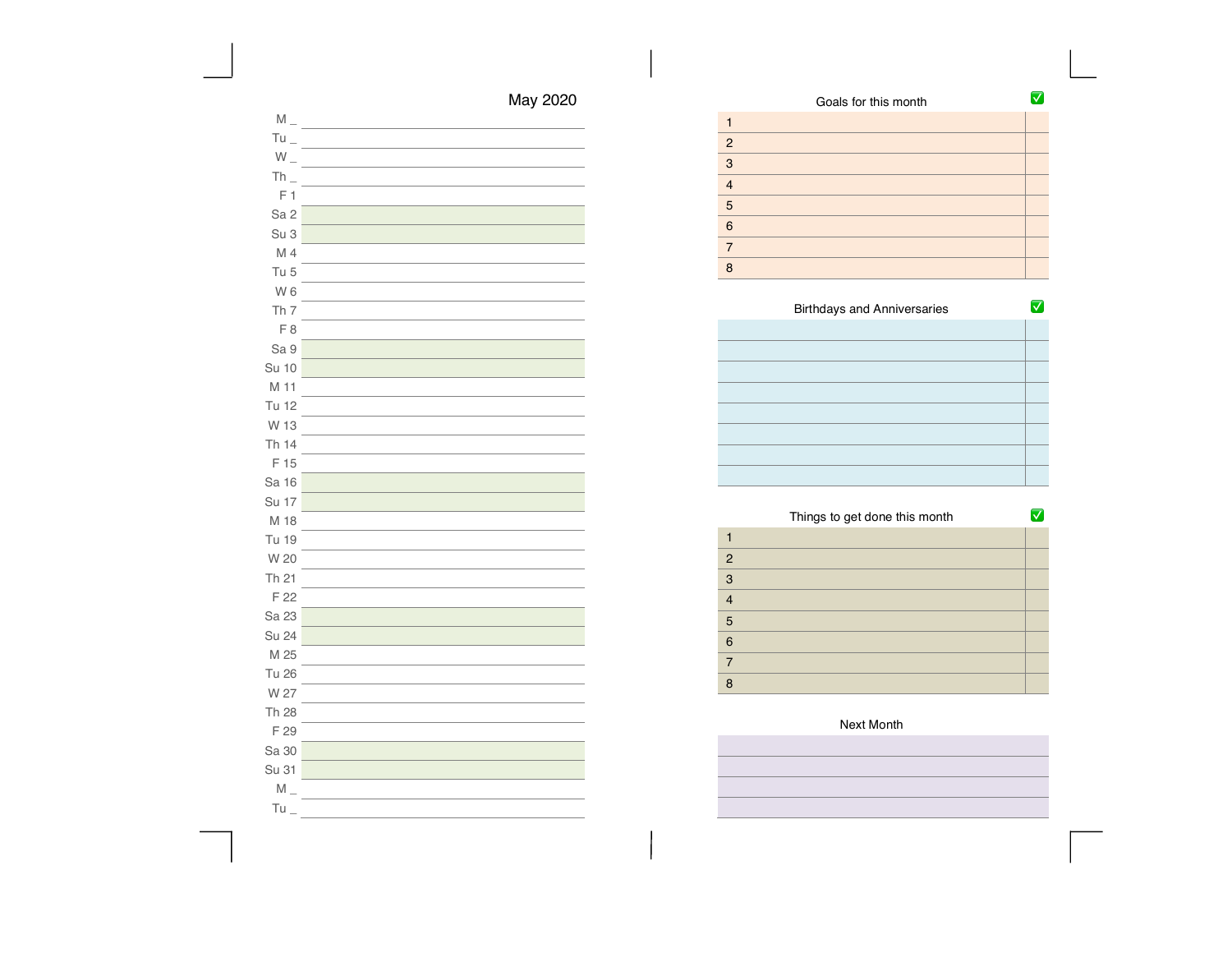| Goals for this month |  |
|----------------------|--|
|                      |  |
| $\overline{2}$       |  |
| 3                    |  |
| $\overline{4}$       |  |
| 5                    |  |
| 6                    |  |
|                      |  |
| R                    |  |

| <b>Birthdays and Anniversaries</b> |  |
|------------------------------------|--|
|                                    |  |
|                                    |  |
|                                    |  |
|                                    |  |
|                                    |  |
|                                    |  |
|                                    |  |
|                                    |  |

|                | Things to get done this month |  |
|----------------|-------------------------------|--|
|                |                               |  |
| 2              |                               |  |
| 3              |                               |  |
| $\overline{4}$ |                               |  |
| 5              |                               |  |
| 6              |                               |  |
| $\overline{7}$ |                               |  |
| R              |                               |  |

| W 10                                                     |  |
|----------------------------------------------------------|--|
| Th 11                                                    |  |
| F 12                                                     |  |
| Sa 13                                                    |  |
| Su 14                                                    |  |
| M 15                                                     |  |
| Tu 16                                                    |  |
| W 17                                                     |  |
| <b>Th 18</b>                                             |  |
| F 19                                                     |  |
| Sa 20                                                    |  |
| Su 21                                                    |  |
| M 22                                                     |  |
| Tu 23                                                    |  |
| W 24                                                     |  |
| Th 25                                                    |  |
| F 26                                                     |  |
| Sa 27                                                    |  |
| <b>Su 28</b>                                             |  |
| M 29                                                     |  |
| Tu 30                                                    |  |
| $W_{-}$                                                  |  |
| $Th_$                                                    |  |
| $\mathsf{F}\hspace{0.5pt}\underline{\ \ }\hspace{0.5pt}$ |  |
| Sa                                                       |  |
| Su                                                       |  |
| $M_{-}$                                                  |  |

M 1 Tu 2 W 3 Th 4 F 5 Sa 6 Su 7 M 8 Tu 9

 $Tu =$ 

June 2020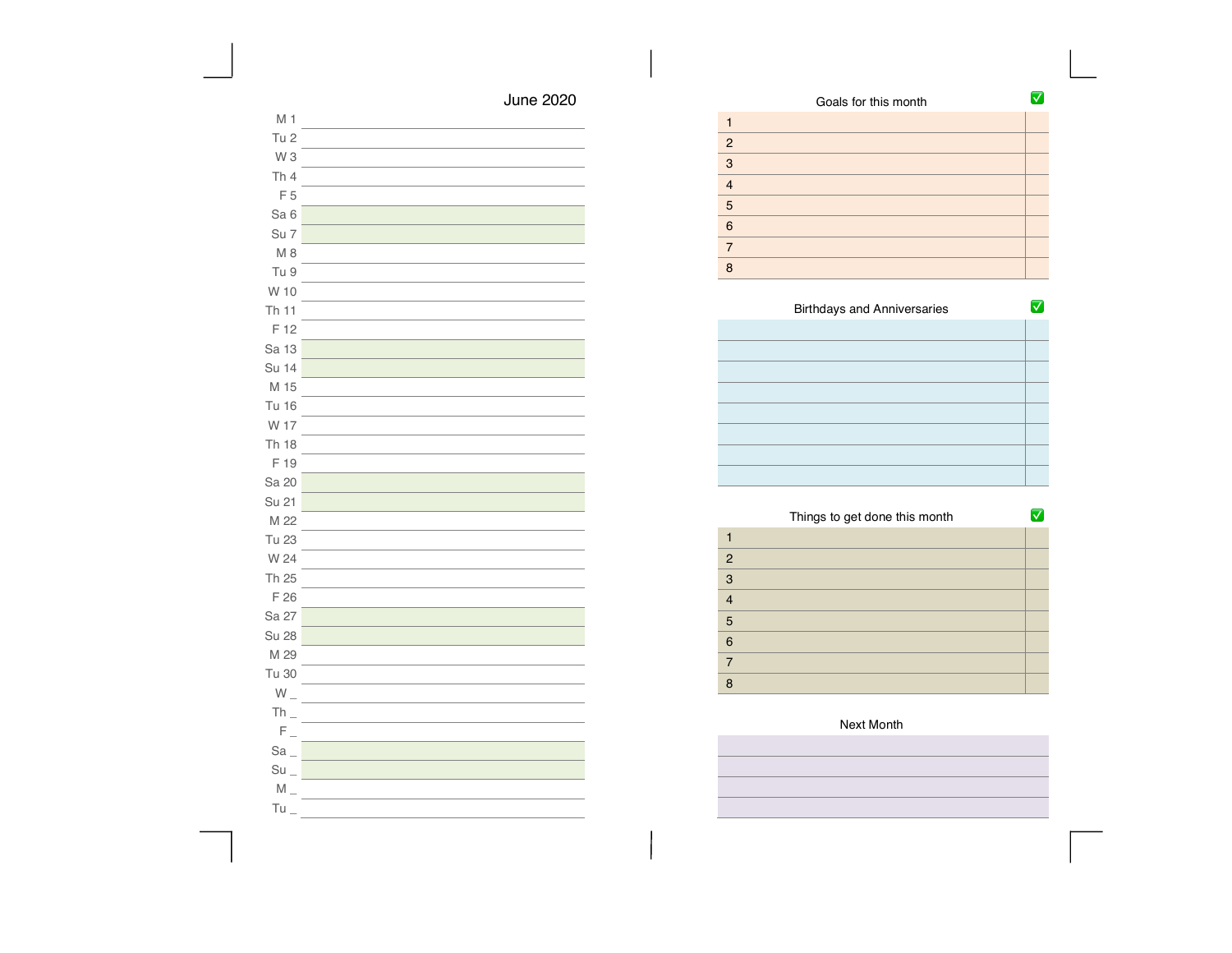| Goals for this month |  |
|----------------------|--|
|                      |  |
| $\overline{2}$       |  |
| 3                    |  |
| $\overline{4}$       |  |
| 5                    |  |
| 6                    |  |
|                      |  |
| R                    |  |

| <b>Birthdays and Anniversaries</b> |  |
|------------------------------------|--|
|                                    |  |
|                                    |  |
|                                    |  |
|                                    |  |
|                                    |  |
|                                    |  |
|                                    |  |
|                                    |  |

|                | Things to get done this month |  |
|----------------|-------------------------------|--|
|                |                               |  |
| $\overline{2}$ |                               |  |
| 3              |                               |  |
| $\overline{4}$ |                               |  |
| 5              |                               |  |
| 6              |                               |  |
| 7              |                               |  |
| 8              |                               |  |

| W 1                            |  |
|--------------------------------|--|
| Th <sub>2</sub>                |  |
| F <sub>3</sub>                 |  |
| Sa 4                           |  |
| Su <sub>5</sub>                |  |
| M <sub>6</sub>                 |  |
| Tu 7                           |  |
| W8                             |  |
| Th 9                           |  |
| F 10                           |  |
| Sa 11                          |  |
| Su 12                          |  |
| M 13                           |  |
| Tu 14                          |  |
| W 15                           |  |
| Th 16                          |  |
| F 17                           |  |
| Sa 18                          |  |
| Su 19                          |  |
| M 20                           |  |
| Tu 21                          |  |
| W 22                           |  |
| Th 23                          |  |
| F 24                           |  |
| Sa 25                          |  |
| <b>Su 26</b>                   |  |
| M 27                           |  |
| <b>Tu 28</b>                   |  |
| W 29                           |  |
| Th 30                          |  |
| F 31                           |  |
| $Sa_$                          |  |
| $Su$ <sub><math>-</math></sub> |  |
| $M_{-}$                        |  |
|                                |  |

 $M_{-}$ Tu  $\_$ 

 $Tu =$ 

July 2020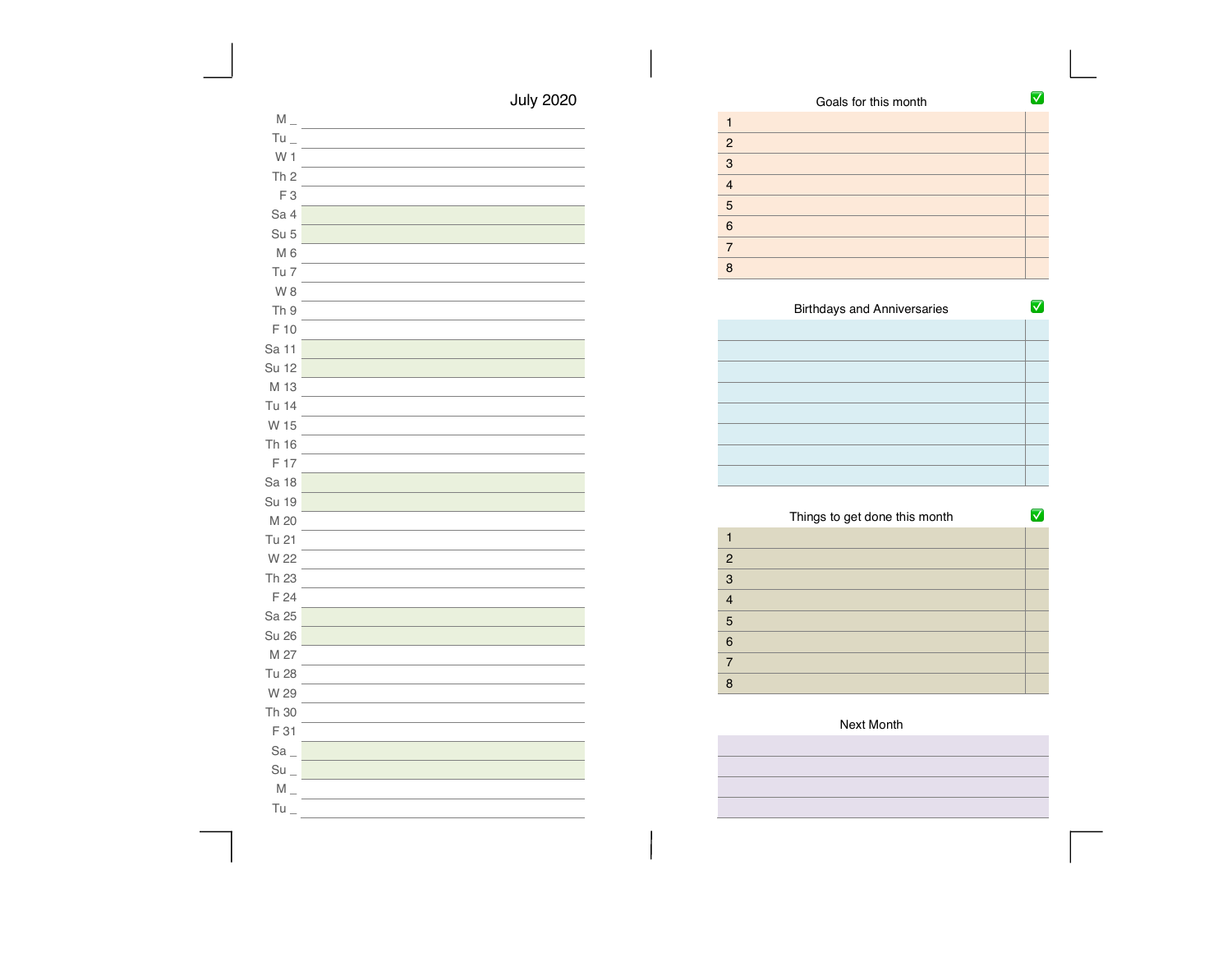| Goals for this month |  |
|----------------------|--|
|                      |  |
| 2                    |  |
| 3                    |  |
| $\overline{4}$       |  |
| 5                    |  |
| 6                    |  |
| 7                    |  |
| 8                    |  |

| <b>Birthdays and Anniversaries</b> |  |
|------------------------------------|--|
|                                    |  |
|                                    |  |
|                                    |  |
|                                    |  |
|                                    |  |
|                                    |  |
|                                    |  |
|                                    |  |

|                | Things to get done this month |  |
|----------------|-------------------------------|--|
|                |                               |  |
| $\overline{2}$ |                               |  |
| 3              |                               |  |
| $\overline{4}$ |                               |  |
| 5              |                               |  |
| 6              |                               |  |
| 7              |                               |  |
| 8              |                               |  |

| Next Month |
|------------|
|            |
|            |
|            |
|            |

# August 2020

| $M_{-}$         |  |
|-----------------|--|
| Tu              |  |
| $W_{-}$         |  |
| $Th_$           |  |
| $F_{\perp}$     |  |
| Sa 1            |  |
| Su <sub>2</sub> |  |
| M <sub>3</sub>  |  |
| Tu 4            |  |
| W 5             |  |
| Th <sub>6</sub> |  |
| F7              |  |
| Sa 8            |  |
| Su 9            |  |
| M 10            |  |
| Tu 11           |  |
| W 12            |  |
| Th 13           |  |
| F 14            |  |
| Sa 15           |  |
| Su 16           |  |
| M 17            |  |
| Tu 18           |  |
| W 19            |  |
| Th 20           |  |
| F 21            |  |
| Sa 22           |  |
| Su 23           |  |
| M 24            |  |
| Tu 25           |  |
| W 26            |  |
| Th 27           |  |
| F 28            |  |
| Sa 29           |  |
| Su 30           |  |
| M 31            |  |
| Tu              |  |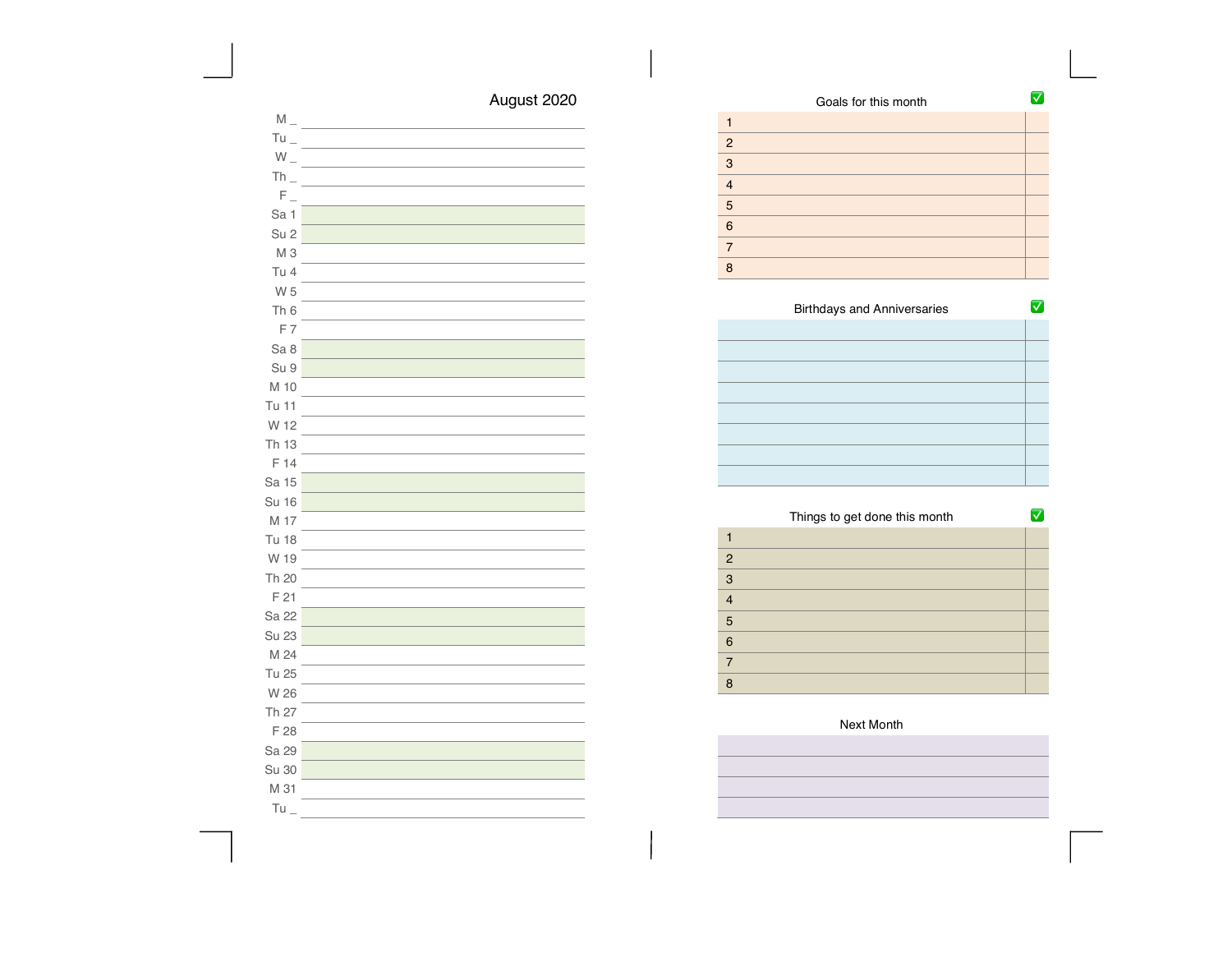# September 2020

| $M_{-}$           |  |
|-------------------|--|
| Tu 1              |  |
| W 2               |  |
| Th <sub>3</sub>   |  |
| F4                |  |
| Sa 5              |  |
| Su <sub>6</sub>   |  |
| M 7               |  |
| Tu 8              |  |
| W 9               |  |
| Th 10             |  |
| F 11              |  |
| Sa 12             |  |
| Su 13             |  |
| M 14              |  |
| <b>Tu 15</b>      |  |
| W 16              |  |
| Th 17             |  |
| F 18              |  |
| Sa 19             |  |
| Su 20             |  |
| M 21              |  |
| <b>Tu 22</b>      |  |
| W 23              |  |
| Th 24             |  |
| F 25              |  |
| Sa 26             |  |
| Su 27             |  |
| M 28              |  |
| Tu 29             |  |
| W 30              |  |
| $Th_$             |  |
| $F_{\perp}$       |  |
| $Sa_$             |  |
| $Su$ <sub>-</sub> |  |
| $M_{-}$           |  |
| Tu                |  |

|                | Goals for this month |  |
|----------------|----------------------|--|
|                |                      |  |
| $\overline{2}$ |                      |  |
| 3              |                      |  |
| $\overline{4}$ |                      |  |
| 5              |                      |  |
| 6              |                      |  |
| $\overline{7}$ |                      |  |
| R              |                      |  |
|                |                      |  |

| <b>Birthdays and Anniversaries</b> |  |
|------------------------------------|--|
|                                    |  |
|                                    |  |
|                                    |  |
|                                    |  |
|                                    |  |
|                                    |  |
|                                    |  |
|                                    |  |

|                | Things to get done this month |  |
|----------------|-------------------------------|--|
|                |                               |  |
| $\overline{2}$ |                               |  |
| 3              |                               |  |
| $\overline{4}$ |                               |  |
| 5              |                               |  |
| 6              |                               |  |
| 7              |                               |  |
| 8              |                               |  |

## Next Month

i<br>I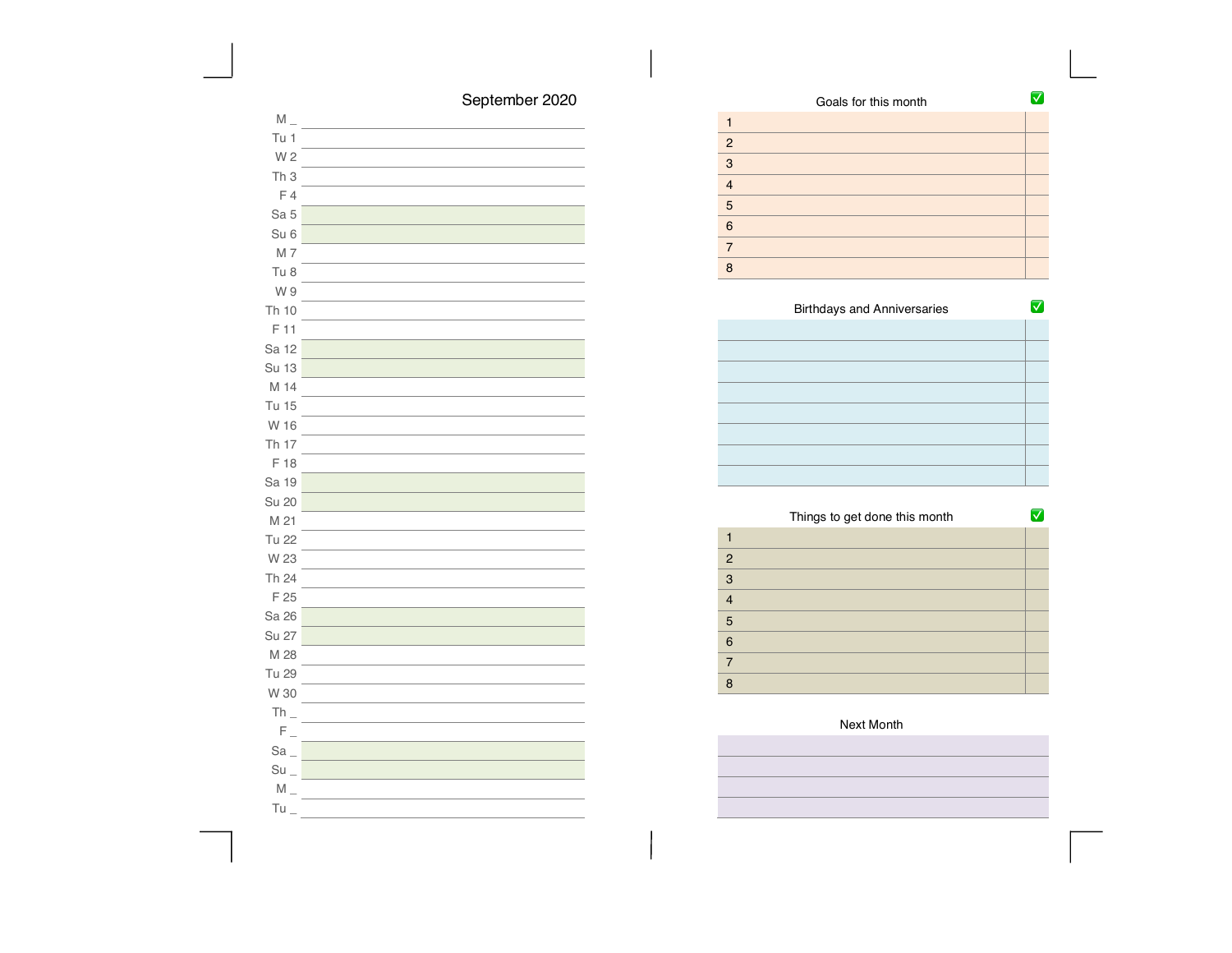# October 2020

| $M_{-}$           |  |
|-------------------|--|
| $Tu_{-}$          |  |
| $W_{-}$           |  |
| Th <sub>1</sub>   |  |
| F <sub>2</sub>    |  |
| Sa <sub>3</sub>   |  |
| Su 4              |  |
| M 5               |  |
| Tu <sub>6</sub>   |  |
| W 7               |  |
| Th <sub>8</sub>   |  |
| F9                |  |
| Sa 10             |  |
| Su 11             |  |
| M 12              |  |
| Tu 13             |  |
| W 14              |  |
| Th 15             |  |
| F 16              |  |
| Sa 17             |  |
| Su 18             |  |
| M 19              |  |
| Tu 20             |  |
| W 21              |  |
| Th 22             |  |
| F 23              |  |
| Sa 24             |  |
| Su 25             |  |
| M 26              |  |
| Tu 27             |  |
| W 28              |  |
| Th 29             |  |
| F 30              |  |
| Sa 31             |  |
| $Su$ <sub>-</sub> |  |
| $M_{-}$           |  |
| Tu                |  |

|                | Goals for this month |  |
|----------------|----------------------|--|
|                |                      |  |
| $\overline{2}$ |                      |  |
| 3              |                      |  |
| 4              |                      |  |
| 5              |                      |  |
| 6              |                      |  |
|                |                      |  |
| 8              |                      |  |

| <b>Birthdays and Anniversaries</b> |  |
|------------------------------------|--|
|                                    |  |
|                                    |  |
|                                    |  |
|                                    |  |
|                                    |  |
|                                    |  |
|                                    |  |
|                                    |  |

Ξ Ξ 

Ξ

|                | Things to get done this month |  |
|----------------|-------------------------------|--|
|                |                               |  |
| $\overline{2}$ |                               |  |
| 3              |                               |  |
| $\overline{4}$ |                               |  |
| 5              |                               |  |
| 6              |                               |  |
| 7              |                               |  |
| 8              |                               |  |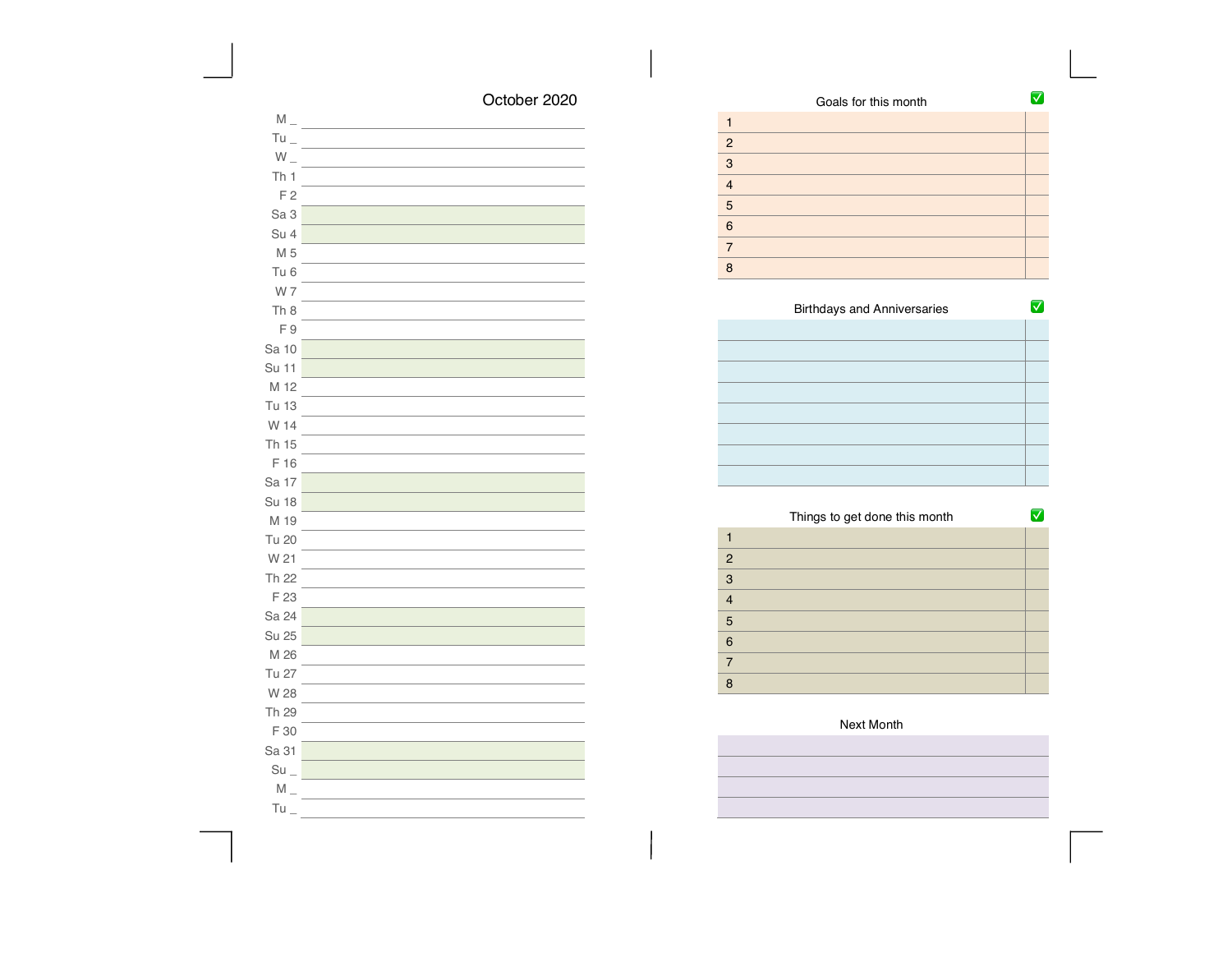| November 2020 |  |
|---------------|--|
|---------------|--|

| $\mathsf{M}\rule{0pt}{1.5ex}\hspace{0pt}\mathsf{M}\rule{0pt}{1.5ex}\hspace{0pt}\mathsf{M}$ |  |
|--------------------------------------------------------------------------------------------|--|
| $Tu_{-}$                                                                                   |  |
| $W_{-}$                                                                                    |  |
| $Th_$                                                                                      |  |
| $F_{\perp}$                                                                                |  |
| Sa                                                                                         |  |
| Su 1                                                                                       |  |
| M <sub>2</sub>                                                                             |  |
| Tu <sub>3</sub>                                                                            |  |
| W 4                                                                                        |  |
| Th <sub>5</sub>                                                                            |  |
| F6                                                                                         |  |
| Sa 7                                                                                       |  |
| Su 8                                                                                       |  |
| M 9                                                                                        |  |
| Tu 10                                                                                      |  |
| W 11                                                                                       |  |
| Th 12                                                                                      |  |
| F 13                                                                                       |  |
| Sa 14                                                                                      |  |
| Su 15                                                                                      |  |
| M 16                                                                                       |  |
| Tu 17                                                                                      |  |
| W 18                                                                                       |  |
| Th 19                                                                                      |  |
| F 20                                                                                       |  |
| Sa 21                                                                                      |  |
| Su 22                                                                                      |  |
| M 23                                                                                       |  |
| Tu 24                                                                                      |  |
| W 25                                                                                       |  |
| Th 26                                                                                      |  |
| F 27                                                                                       |  |
| Sa 28                                                                                      |  |
| Su 29                                                                                      |  |
| M 30                                                                                       |  |
| Tu                                                                                         |  |

| Goals for this month    |  |
|-------------------------|--|
|                         |  |
| $\overline{2}$          |  |
| 3                       |  |
| $\overline{\mathbf{A}}$ |  |
| 5                       |  |
| 6                       |  |
| 7                       |  |
| R                       |  |

| <b>Birthdays and Anniversaries</b> |  |
|------------------------------------|--|
|                                    |  |
|                                    |  |
|                                    |  |
|                                    |  |
|                                    |  |
|                                    |  |
|                                    |  |
|                                    |  |

|                | Things to get done this month |  |
|----------------|-------------------------------|--|
|                |                               |  |
| $\overline{2}$ |                               |  |
| 3              |                               |  |
| $\overline{4}$ |                               |  |
| 5              |                               |  |
| 6              |                               |  |
| 7              |                               |  |
| 8              |                               |  |